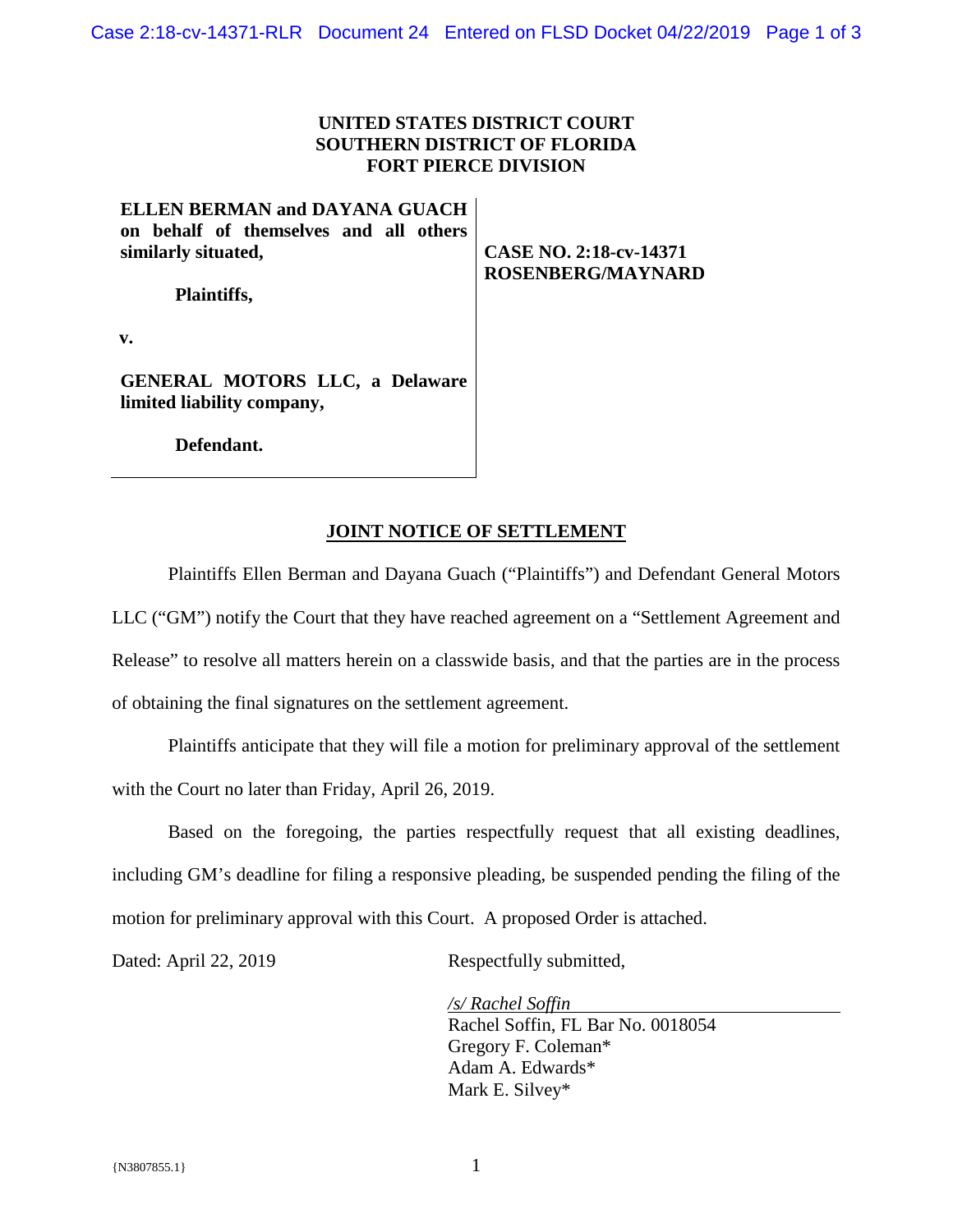GREG COLEMAN LAW PC First Tennessee Plaza 800 S. Gay Street, Suite 1100 Knoxville, TN 37929 Telephone: (865) 247-0080 Facsimile: (865) 522-0049 rachel@gregcolemanlaw.com greg@gregcolemanlaw.com adam@gregcolemanlaw.corn mark@gregcolemanlaw.com

Robert Ahdoot\* AHDOOT & WOLFSON, PC 10728 Lindbrook Drive Los Angeles, California 90024 Telephone: (310) 474-9111 Facsimile: (3 1 0) 474-8585 randoot@andootwolfson.com

Daniel K. Bryson J. Hunter Bryson WHITFIELD BRYSON & MASON LLP 900 W. Morgan St. Raleigh, NC 27603 Telephone: (919) 600-5000 Facsimile: (919) 600-5035 Dan@wbmllp.com Hunter@wbmllp.com

*\*Pro hac vice* forthcoming

*Attorneys for Plaintiffs and the Putative Class*

/s/ *Laurie M. Riley*  Laurie M. Riley, Esq., FL Bar No. 657751 Jones Walker LLP 201 South Biscayne Boulevard, Suite 2600 Miami, FL 33131 Telephone: 305-679-5728 Facsimile: 305-679-5816 Email: lriley@joneswalker.com

*Counsel for Defendant General Motors LLC*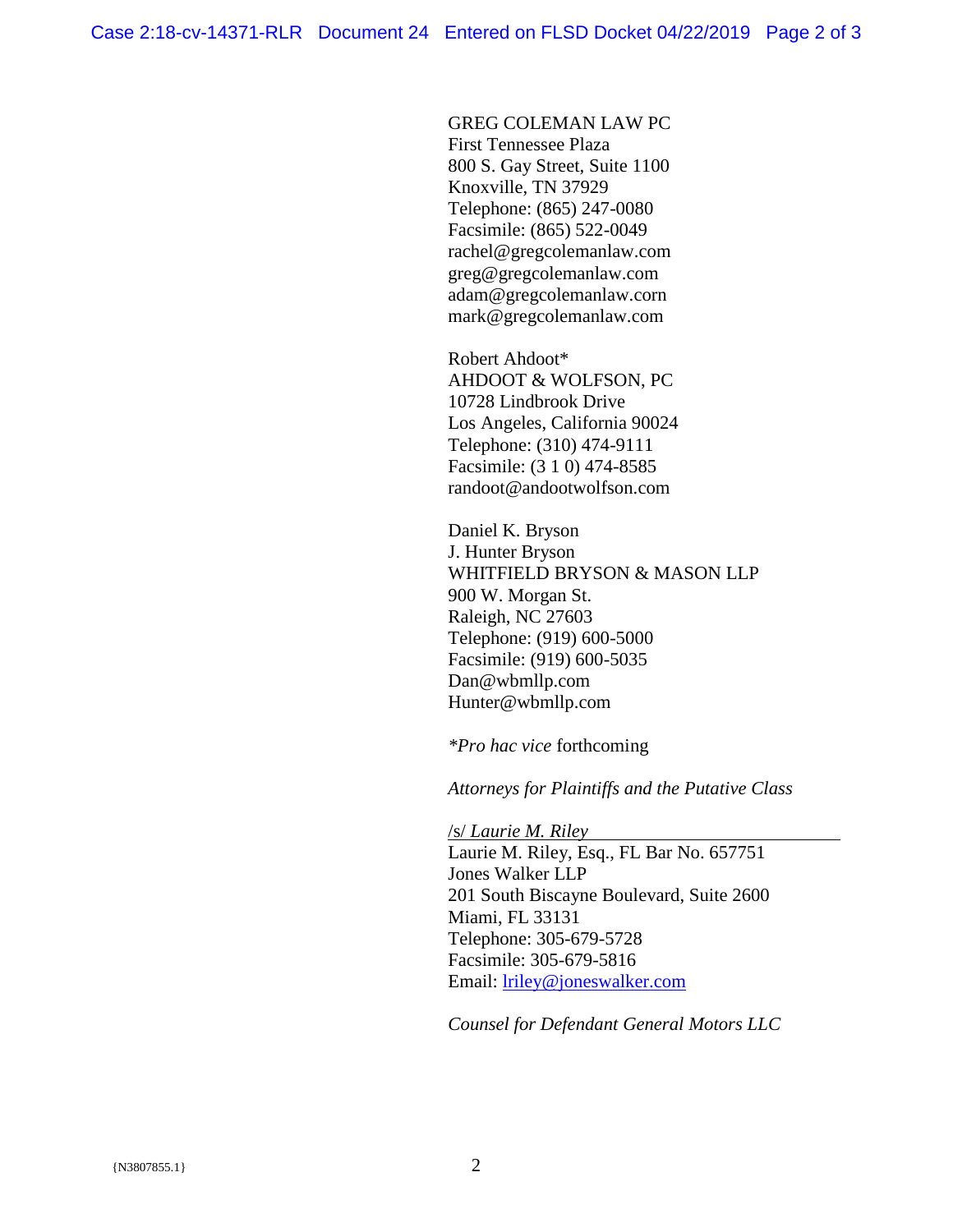Case 2:18-cv-14371-RLR Document 24 Entered on FLSD Docket 04/22/2019 Page 3 of 3

# **CERTIFICATE OF SERVICE**

The undersigned hereby states a copy of the foregoing was served through the Court's

CM/ECF system on all parties of record on April 22, 2019.

/s/ *Laurie M. Riley* 

Laurie M. Riley, Esq. Jones Walker LLP 201 South Biscayne Boulevard, Suite 2600 Miami, FL 33131 Telephone: 305-679-5728 Facsimile: 305-679-5818 Email: lriley@joneswalker.com